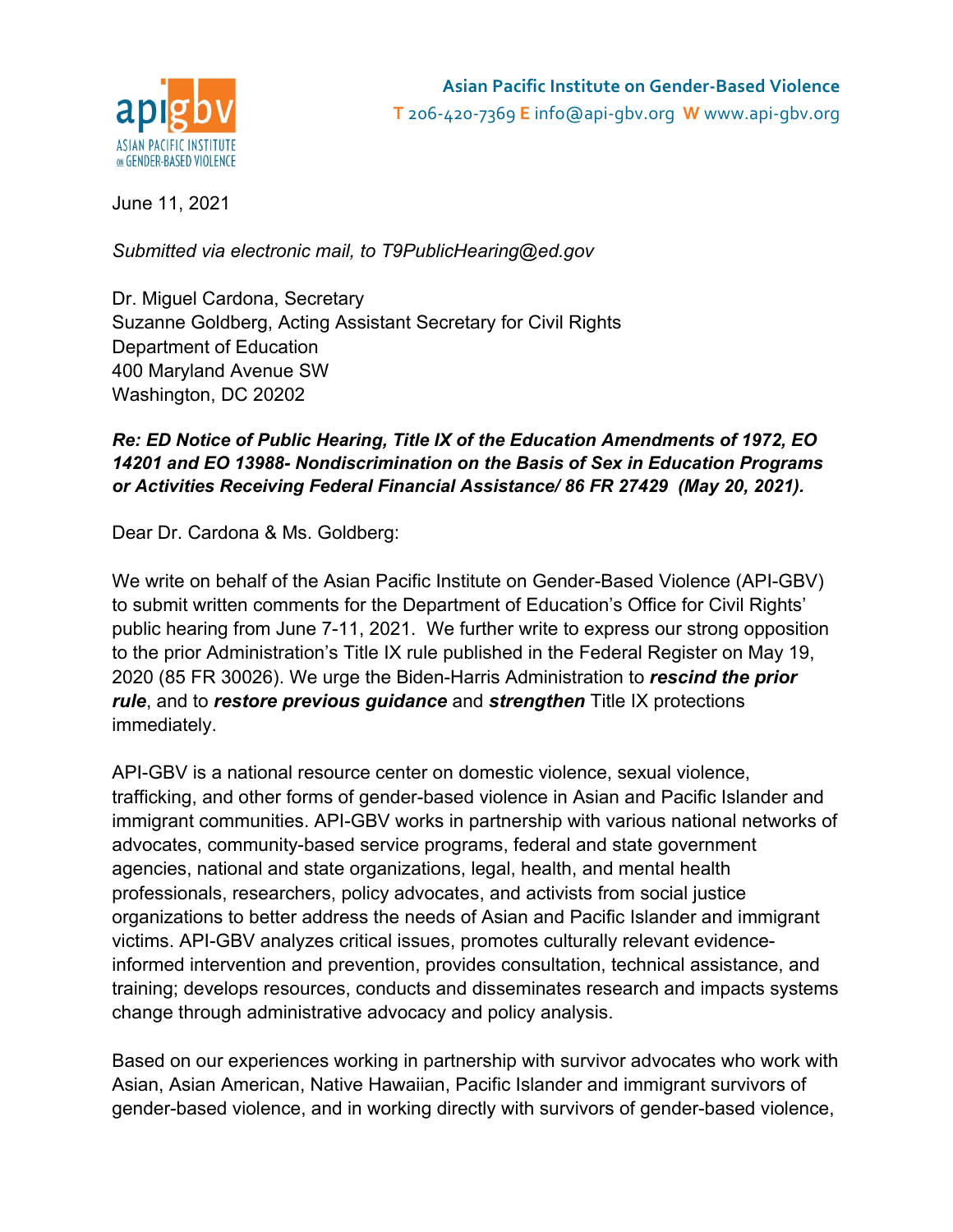we strongly recommend that the Administration *rescind the current rule, restore longstanding protections for student survivors, reissue rules to make clear that survivors of sexual harassment and violence are entitled to equal access to education, protect student survivors against retaliation*, and support making schools more safe and welcoming to all students.

Title IX was originally enacted to ensure that sex discrimination (including sexual assault, sexual harassment, and domestic or dating violence) would not hamper one's education. Yet the current rule enacted by the prior Administration undermines the very purpose of Title IX. The current rule reduces the responsibility of schools to recognize and respond to sexual harassment and assault, and jeopardizes survivors in the following ways:

- 1. Undermines the progress that our communities have made in supporting survivors and preventing sexual and domestic violence in schools at a time when awareness of the scope of sexual harassment, sexual assault, and domestic violence has never been greater.
- 2. Discourages survivors of sexual harassment, sexual assault and domestic or dating violence from coming forward by creating a hostile environment where schools would be allowed, or in many ways required, to ignore victims who report harassment or violence.
- 3. Promotes unequal treatment of students who report harassment, denying victims due process and creating a system that could re-traumatize victims.

In particular, ANHPI and other survivors from communities of color are disproportionately targeted for sexual harassment and assault, $<sup>1</sup>$  and face many barriers</sup> to reporting abuse. The existing guidance only serves to further deter survivors from coming forward and make schools dangerous for all students. Due to these detrimental impacts, API-GBV submits the following comments:

**1. At a time when awareness of the scope of sexual harassment, sexual assault, and domestic violence has never been greater, the current rule undermines the work that our communities have been doing to support survivors and prevent sexual and domestic and dating violence in schools and must be rescinded.**

Sexual violence and intimate partner violence (IPV) are highly pervasive in the United States, with one in three women and one in six men experiencing some form of sexual

<sup>&</sup>lt;sup>1</sup> Sanchez Gill, A., Warren, A., LaFortune, L., & Patel, S. (2019, January 14). Women and Girls of Color Need Justice Too. Retrieved from https://rewire.news/article/2019/01/14/women-and-girls-of-color-needjustice-too/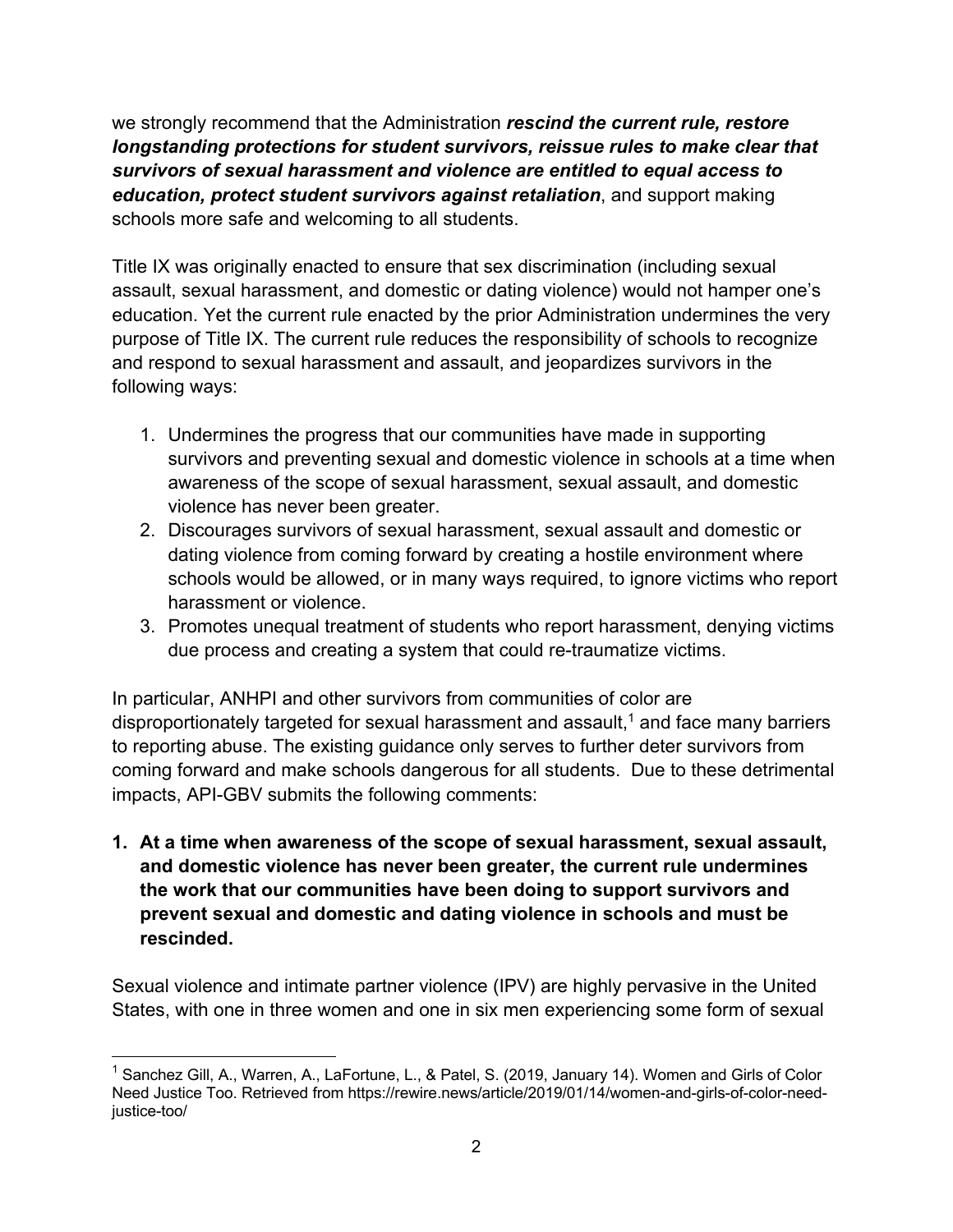violence in a lifetime and over one in three women and nearly one in three men experiencing IPV.<sup>2</sup> Experiences of sexual harassment are even more common with 77% of women and 34% of men experiencing verbal sexual harassment.<sup>3</sup> Between 21-55% of API women report experiencing domestic or sexual violence during their lifetimes.<sup>4</sup> UN Women estimates this figure to be even higher for Pacific Islanders, estimating that 60-80% of Pacific Islander women and girls experience physical or sexual violence by a partner or other individual in their lifetimes.<sup>5</sup>

A study conducted by Centers for Disease Control found that in the Asian and Pacific Islander (API) community, 22.9% of women and 9.4% of men experienced some sort of contact sexual violence and 21.4% women and 9.4% men experienced non-contact unwanted sexual experiences in their lifetime.<sup>6</sup>

College-age women – between the ages of 18 and 24 – experience the highest rate of rape and sexual assault victimization compared to women of all other age groups,<sup>7</sup> and women and individuals identifying as transgender, genderqueer, gender non-conforming and questioning (TGQN) are at a higher risk of sexual harassment and assault and intimate partner violence (IPV) as compared to men. For example, 61.9% of undergraduate and 44.1% of graduate females, 75.2% of undergraduate and 69.4% of graduate TGQN individuals, and 42.9% of undergraduate and 29.6% of graduate males experience sexual harassment.<sup>8</sup>

Asian and Pacific Islander (API) women and individuals identifying as TGQN face unique experiences of sexual harassment, sexual assault, and IPV, often due to cultural dynamics within the API community, as well as outside stereotypes and perceptions. Among API students, women and individuals identifying as TGQN again, experience

https://www.api-gbv.org/resources/facts-stats-dv-api-homes/.

 $6$  Centers for Disease Control and Prevention, supra, note 2.

 $2$  Centers for Disease Control and Prevention. (2017). The National Intimate Partner and Sexual Violence Survey (NISVS): 2010-2012 State Report. Available at

https://www.cdc.gov/violenceprevention/pdf/NISVS-StateReportBook.pdf

 $3$  Stop Street Harassment (2018, February). The Facts Behind the #MeToo Movement: A National Study on Sexual Harassment and Assault. Available at http://www.stopstreetharassment.org/wp-

content/uploads/2018/01/Full-Report-2018-National-Study-on-Sexual-Harassment-and-Assault.pdf <sup>4</sup> Yoshihama, M. & Dabby, C. (2015) Asian Pacific Institute on Gender-Based Violence. Facts & Stats Report: Domestic Violence in Asian and Pacific Islander Homes, Oakland, CA: Available at

<sup>5</sup> United Nations Population Fund, Pacific Sub-Regional Office (2014, April). Population and Development Profiles: Pacific Island Countries. Available at: https://pacific.unfpa.org/sites/default/files/pubpdf/web\_\_140414\_UNFPAPopulationandDevelopmentProfiles-PacificSub-RegionExtendedv1LRv2\_0.pdf.

 $7$  U.S. Department of Justice, Office of Justice Programs, Bureau of Justice Statistics (2014, December). Rape and Sexual Assault Victimization Among College-Age Females, 1995-2013. Available at: https://www.bjs.gov/content/pub/pdf/rsavcaf9513.pdf

 $8$  Cantor D, et al. (2017, October 20). Report on the AAU Campus Climate Survey on Sexual Assault and Sexual Misconduct. Rockville, Maryland: Westat. Available at https://www.aau.edu/sites/default/files/AAU-Files/Key-Issues/Campus-Safety/AAU-Campus-Climate-Survey-FINAL-10-20-17.pdf.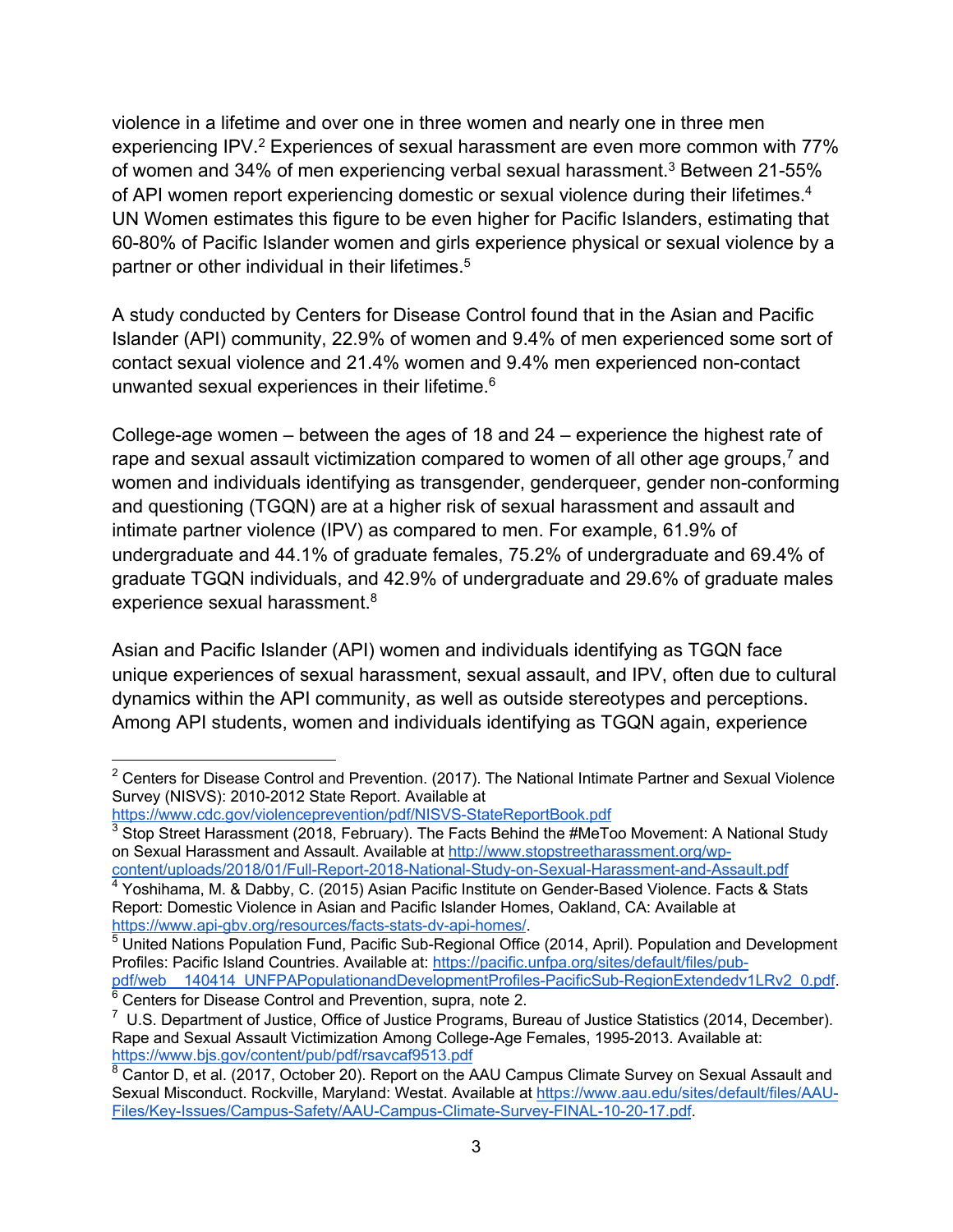higher rates of sexual violence compared to men.

*Sexual Assault:* Overall, 7.7% of Asian and 12.2% of Native Hawaiian or Other Pacific Islander (NHOPI) students report experiencing nonconsensual sexual contact involving force or incapacitation. 13.1% of Asian women, 17.6% of Asian TGQN-identifying individuals, and 2.9% of Asian men reporting being victims of nonconsensual sexual contact. 21.2% of NHOPI women, 22.6% of NHOPI TGQN individuals, and 3.8% of NHOPI males experience nonconsensual sexual contact.9

*Sexual Harassment:* Overall, 37.9% of Asian and 51.8% of NHOPI students report experiencing sexual harassment. Among Asians, 54.6% of undergraduate and 34.7% of graduate women, 64% of undergraduate and 61.6% of graduate TGQN individuals, and 37.5% of undergraduate and 20.9% of graduate men report being subjected to sexual harassment. Among NHOPI individuals, 64.4% of undergraduate and 46.7% of graduate women, 67.9% of undergraduate and 47.3% of graduate TGQN identifying individuals, and 50.1% of undergraduate and 34.1% of graduate men report experiences of sexual harassment.<sup>10</sup>

These statistics likely reflect under-reporting from API survivors, often due to cultural differences. Asian students are more likely to blame the victim, believe rape myths, and negative feelings toward victims, for example. Research suggests that Asian students are more likely than Caucasian students to believe that women should be held responsible for preventing rape, and have stronger beliefs that victims cause the rape and most rapists are strangers.<sup>11</sup> A comparison between Japanese and American college students showed that Japanese students tended to minimize, blame, and excuse domestic violence more than did American students. <sup>12</sup> Asian students at a Canadian university were more tolerant of sexual harassment compared to their non-Asian counterparts<sup>13</sup> and Asian and Asian-American men from three large public universities in the United States rated four rape vignettes with more rapesupportiveness than White and Caucasian American men.<sup>14</sup> Few countries in the Pacific

<sup>9</sup> *Id.*

<sup>10</sup> *Id*.

<sup>&</sup>lt;sup>11</sup> Lee, J., Pomeroy, E. C., Yoo, S. K., & Rheinboldt, K. T. (2005). Attitudes toward rape a comparison between Asian and Caucasian college students. Violence against Women, 11, 177–196. https://journals.sagepub.com/doi/10.1177/1077801204271663

 $12$  Yamawaki, N., Ostenson, J., & Brown, C. R. (2009). The functions of gender role traditionality, ambivalent sexism, injury, and frequency of assault on domestic violence perception a study between Japanese and American college students. Violence Against Women, 15, 1126–1142. https://journals.sagepub.com/doi/10.1177/1077801209340758

<sup>&</sup>lt;sup>13</sup> Kennedy, M. A., & Gorzalka, B. B. (2002). Asian and non-Asian attitudes toward rape, sexual harassment, and sexuality. Sex Roles, 46(7/8), 227-238.

<sup>14</sup> Koo, K.H., Stephens, K.A., Lindgren, K.P., & George, W.H. (2012). Misogyny, Acculturation, and Ethnic Identity: Relation to Rape-Supportive Attitudes in Asian American College Men. Archives of Sexual Behavior, *41*(4).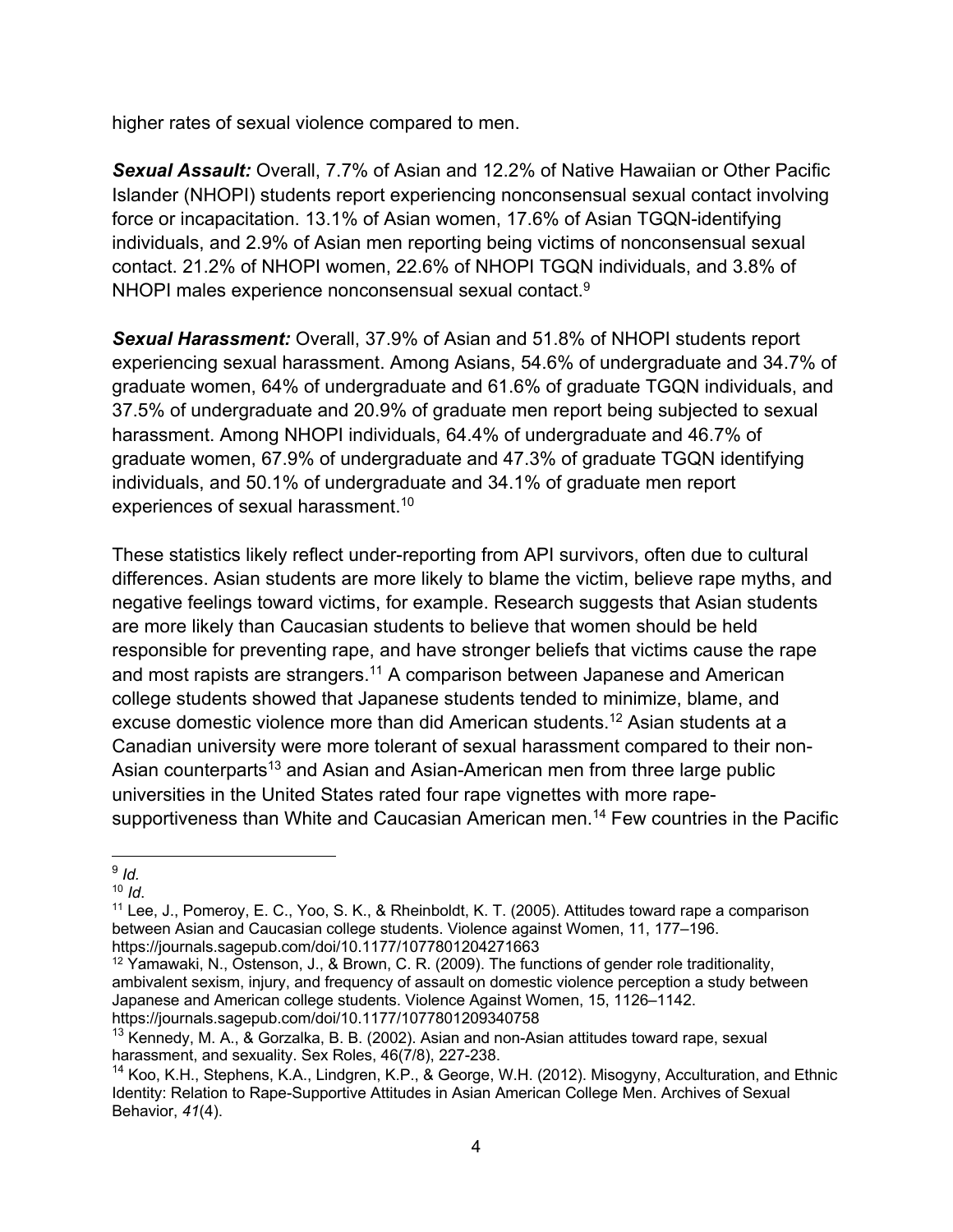Islands have laws addressing violence against women<sup>15</sup> and Pacific Islanders and Asians view IPV to be customary and acceptable under certain circumstances.<sup>16</sup>

At a time that the Biden/Harris Administration has taken note about the prevalence of anti-Asian bias and violence,  $17$  it is critical that the Department of Education's Title IX regulation also *acknowledge the intersectional nature of the sexual and domestic violenc*e experienced by API students, staff, and faculty. This past year has especially demonstrated that Asian women face targeted attacks at the intersection of race and gender. There were nearly 3,800 reported anti-Asian incidents from March 19, 2020 – February 28, 2021, with women making up a far higher share of the reports (68 percent) compared to men (29 percent).18 Following the March 2021 shootings in Atlanta that took the lives of six Asian women, API women's experiences with the intersections of racism, sexism, and xenophobia, have been made more visible.<sup>19</sup>

API women and gender non-conforming people are frequently targeted for sexual harassment and assault due to race, stereotyped as submissive and exotic sexual objects. Typical representations of Asian-American and Pacific Islander women in American media are the "Lotus Blossom Baby" – such as "China doll," "Suzie Wong sex pot," "Geisha girl," and shy Polynesian beauty – and the "Dragon Lady," such as prostitutes and devious madams.<sup>20</sup> This fetishization and objectification puts API women

<sup>&</sup>lt;sup>15</sup> Thomas, E. Asian/Pacific Islander Domestic Violence Resource Project (2017). Domestic Violence and Sexual Assault in the Pacific Islander Community. Available at: http://dvrp.org/wpcontent/uploads/2017/05/GBV-in-the-PI-Community.pdf.

<sup>&</sup>lt;sup>16</sup> Thomas, E. Asian/Pacific Islander Domestic Violence Resource Project, supra note 11; Lee, Y.-S., & Hadeed, L. (2009). Intimate Partner Violence Among Asian Immigrant Communities: Health/Mental Health Consequences, Help-Seeking Behaviors, and Service Utilization. *Trauma, Violence, & Abuse*, *10*(2), 143–170. https://doi.org/10.1177/1524838009334130; United Nations Population Fund, Pacific Island Countries (2015, November 30). *Hurting a woman harms all of us*. Available at: https://pacific.unfpa.org/en/news/hurting-woman-harms-all-us.

<sup>17</sup> https://www.whitehouse.gov/briefing-room/statements-releases/2021/03/30/fact-sheet-president-bidenannounces-additional-actions-to-respond-to-anti-asian-violence-xenophobia-and-bias/ <sup>18</sup> Stop AAPI Hate National Report, *see*

https://secureservercdn.net/104.238.69.231/a1w.90d.myftpupload.com/wpcontent/uploads/2021/03/2103 12-Stop-AAPI-Hate-National-Report-.pdf

<sup>19</sup> API-GBV Statement on Shootings at Atlanta-Area Spas and Crimes Against Asian Americans, *see* https://www.api-gbv.org/resources/atlanta-spas-statement/

<sup>&</sup>lt;sup>20</sup>Ashar, S., Alvarez, A., Farina, A., & Klumpner, S. (2021) "You're So Exotic Looking," An Inersectional Analysis of Asian American and Pacific Islander Stereotypes, *Affilia; Journal of Women and Social Work, 1-20.* DOI: 10.1177/08861099211001460, available at: https://www.researchgate.net/profile/Sameena-Azhar-

<sup>2/</sup>publication/350091167 You're So\_Exotic\_Looking\_An\_Intersectional\_Analysis\_of\_Asian\_American\_a nd Pacific Islander Stereotypes/links/60509d9fa6fdccbfeae46431/Youre-So-Exotic-Looking-An-

Intersectional-Analysis-of-Asian-American-and-Pacific-Islander-Stereotypes.pdf; Pandika, M. (March 2021) For Asian Women, this is what racist, sexist violence looks like, available at:

https://www.mic.com/p/for-asian-women-this-is-what-racist-sexist-violence-looks-like-66761331?; Kim, M. & Chung, A.Y. (Spring 2005). Consuming Orientalism: Images of Asian/American Women in Multicultural Advertising. *Qualitative Sociology*, *28*(2), 67-91.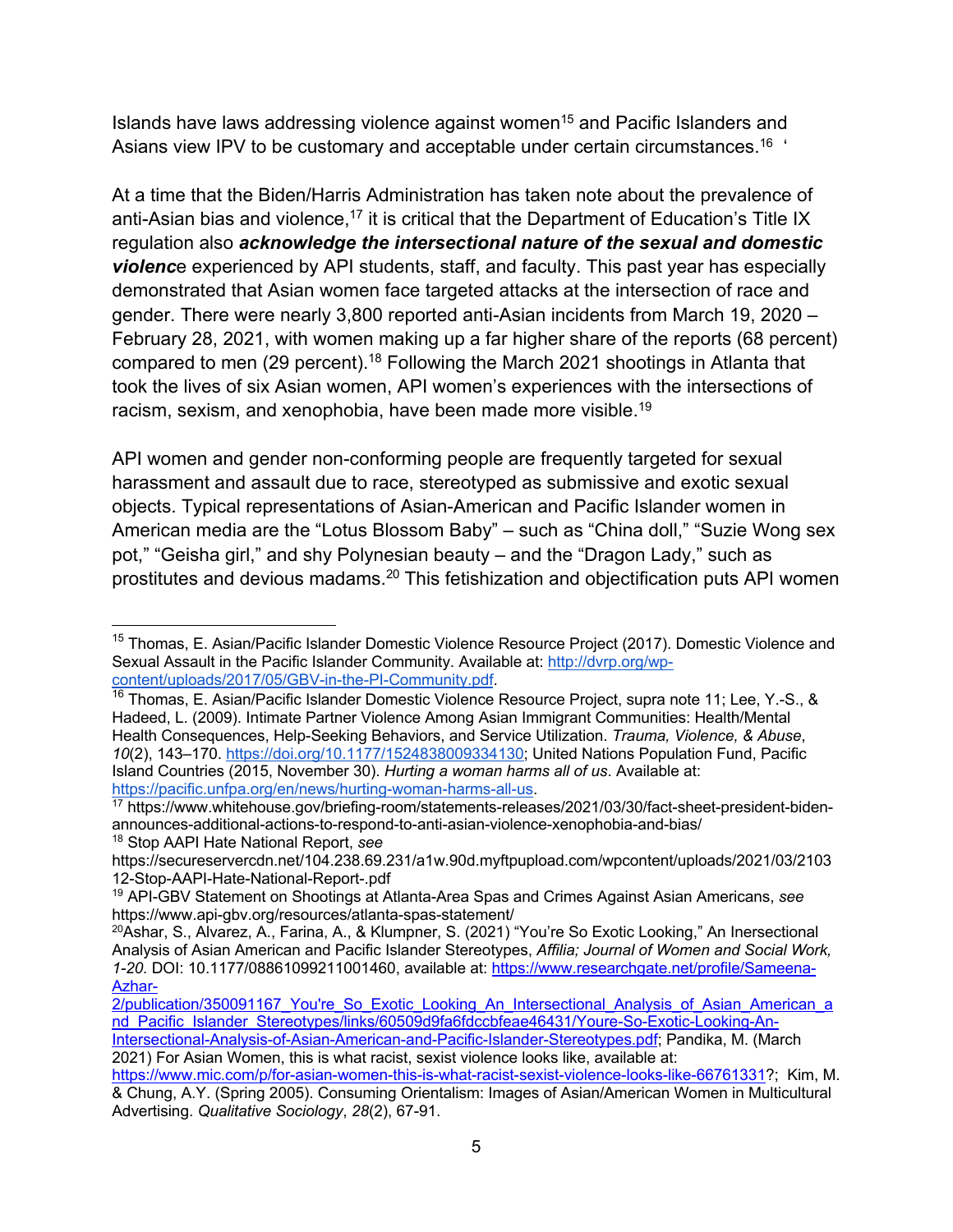at risk of sexual harassment and assault as API women are hyper-sexualized and associated with tropes of sexual imperialism and violence.

International students are an especially vulnerable population for sexual harassment and sexual and domestic violence, as they can be exploited for their lack of knowledge or experience with American customs, unstable immigration status, and unfamiliarity with their rights. In fiscal year 2019, 388,839 F-1 student visas and 391,561 J-1 exchange visitor visas were issued.<sup>21</sup> There are 85% more international students studying in the United States than there were a decade ago, and they now represent 5.2% of the total students enrolled in higher education. The increase in the number of international students pursuing graduate education is so significant that in recent years, some graduate programs have more international students than domestic students.<sup>22</sup> The targeting of international students puts Asian students at high risk for sexual harassment and assault as a significant percentage of international students attending college in the U.S. are from Asian countries. In the 2016-2017 school year, the top three countries of origin were China, India, and South Korea, representing 33%, 17%, and 5% of the total number of international students, respectively.<sup>23</sup>

International students face harassment or assault not only from fellow students, but also from professors or staff.24 Some report being verbally assaulted, physically assaulted, and even sexually harassed by their professors. Yet not all international students endure the same hardships; the experiences of White international students and international students of color were very different. Research indicates that students from Western cultures and English-speaking countries experienced minimal or no discrimination at all; however, students from Asia, India, Latin America, and the Middle East reported considerable amounts of discrimination. 25

Particularly egregious examples of sexual harassment and assault by faculty or staff occurred at the University of Southern California (USC), where the student health clinic gynecologist, Dr. George Tyndall, had sexually harassed and abused female students while conducting pelvic exams. Dr. Tyndall targeted Asian students by making sexually suggestive remarks about their bodies, such as the size of their breasts and "tightness"

 $21$  U.S. Department of State (2019), Report of the Visa Office 2019, available at:

https://travel.state.gov/content/dam/visas/Statistics/AnnualReports/FY2019AnnualReport/FY19AnnualRe port-TableXVII.pdf

 $22$  S. Anderson (2013). The importance of international students to America. National Foundation for American Policy Brief, 1–22. Available at

http://nfap.com/pdf/New%20NFAP%20Policy%20Brief%20The%20Importance%20of%20International%2 0Students%20to%20America,%20July%202013.pdf

 $^{23}$  Migration Policy Institute (2018, May 9). International Students in the United States. Available at: https://www.migrationpolicy.org/article/international-students-united-states#CountryOrigin.

<sup>&</sup>lt;sup>24</sup> Lee, J., & Rice, C. (2007). Welcome to America? International Student Perceptions of Discrimination. *Higher Education* 53(3), 381-409. Available at https://www.jstor.org/stable/29735060  $^{25}$   $\overline{Id}$ .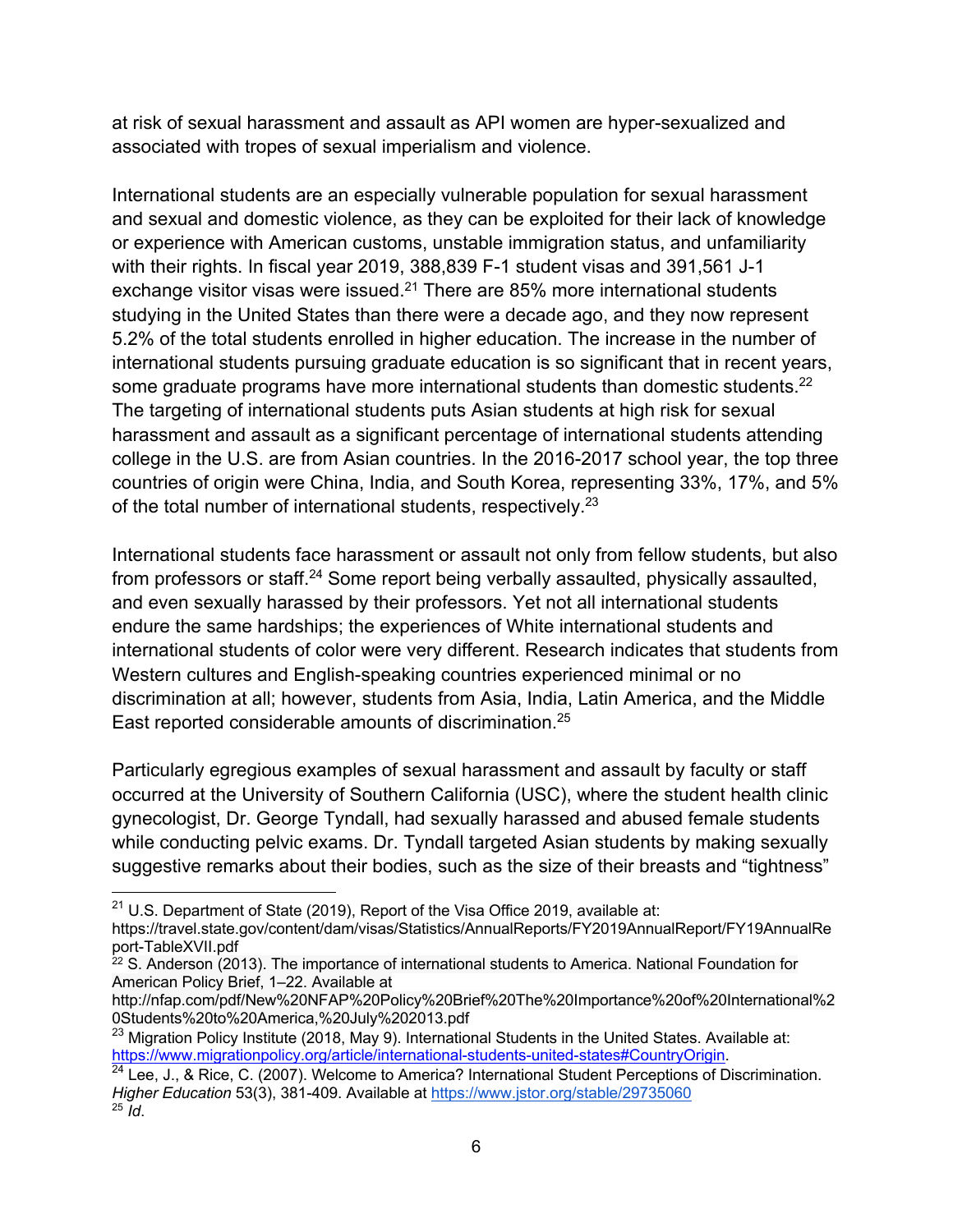of their vaginas in comparison with those of other Asians; touching them inappropriately during the exams; and improperly photographing their genitals. In particular, Dr. Tyndall victimized Chinese international students, exploiting their young age, their limited English proficiency, and the fact that for many of them it was their first gynecological exam and they were unaware of American medical norms.<sup>26</sup> Similarly, a professor at the University of Cincinnati had a pattern of targeting Asian students under the age of eighteen.<sup>27</sup>

Given the pervasive nature of sexual harassment and gender-based violence that occurs in educational settings, the Administration must prioritize the reinstatement and strengthening of longstanding guidance to effectuate the remedial purpose of Title IX.

- **2. The existing rule discourages survivors of sexual harassment and assault from coming forward by creating a hostile environment where schools would be allowed, or in many ways required, to ignore victims who report sexual harassment.**
	- a. Schools should *respond to harassment they know or should know about*, as well as any sex-based harassment by employees *that occurs in the contexts of the employee's responsibilities* to provide aid, benefits, or services within the school's program activity

Despite the high rates of sexual harassment and violence, the vast majority of victims do not report their experiences, with only 12% of college age survivors and 2% of girls ages 14-18 reporting the assault to their schools or the police.<sup>28</sup> Victims face a number of barriers that deter them from coming forward, and the existing rule only serves to further discourage or limit the ability for survivors to report the harassment or violence and seek and receive help. Under sections 106.44(a) and 106.30 of the current rule,<sup>29</sup> schools are not required to address sexual harassment unless there was "actual knowledge" of the harassment by (i) a Title IX coordinator; (ii) an employee of an

 $26$  Ryan, H., Hamilton, M., & Pringle, P. (2018, May 16). A USC doctor was accused of bad behavior with young women for years. The university let him continue treating students. Retrieved from https://www.latimes.com/local/california/la-me-usc-doctor-misconduct-complaints-20180515-story.html; Elam, S. (2018, October 19). 93 more ex-students accuse former USC gynecologist of sexual misconduct, attorney says. Retrieved from https://www.cnn.com/2018/10/18/us/usc-gynecologist-georgetyndall-new-accusers/index.html

 $27$  Murphy, K. (2018, February 08). Flute students accuse ex-University of Cincinnati professor of sexual misconduct over 2 decades. Retrieved from https://www.cincinnati.com/story/news/2018/02/06/studentsaccuse-university-cincinnati-professor-musician-flutist-sex-harassment-having-sex-students/1057552001.

 $28$  National Women's Law Center. DeVos' Proposed Changes to Title IX, Explained. Available at: https://nwlc.org/resources/devos-proposed-changes-to-title-ix-explained/.

<sup>29</sup> 85 Fed. Reg. at 30574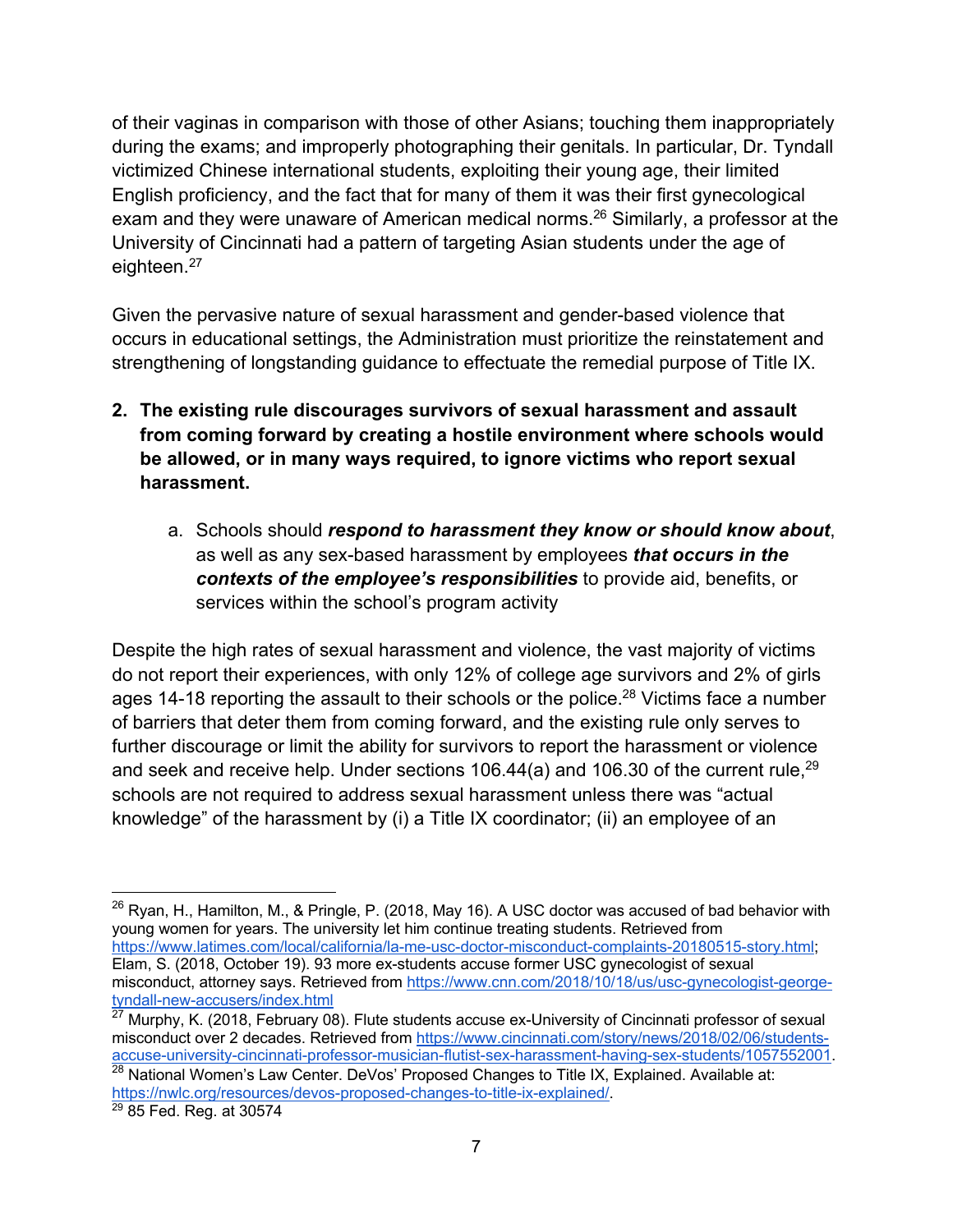elementary or secondary school; or (iii) an official who has "the authority to institute corrective measures."

Sexual harassment and assault are extremely violating and traumatic experiences about which survivors often feel comfortable telling to only those whom they deeply trust. Students in college often have more interactions and opportunities to develop a trusting relationship with professors and other faculty members than with a Title IX coordinator or other officials who may be in a position to "institute corrective measures." Indeed, campus climate surveys of various universities found that students are largely unfamiliar with the role and responsibilities of the Title IX coordinator<sup>30</sup> and that students generally perceive faculty members as more caring and more genuinely concerned for the safety of students than school administrators or leadership.<sup>31</sup> Victims of sexual harassment or assault may therefore be more willing to tell a professor about their experiences of harassment or assault than an official in a position of authority at the school.

International students or their partners who are experience sexual harassment, assault, or domestic violence or dating violence may experience additional barriers for reporting to a Title IX coordinator, or an authorized school official. For Asian students, cultural differences may impact their willingness to come forward and seek help.<sup>32</sup> Traditions in many of their home countries may emphasize hierarchy, and teachers are often highly revered as figures of authority. Students accustomed to such a cultural environment and education system may continue to feel this power distance with teachers in the United States.

In other cases, the education system in several Asian countries from which international students come leads students and teachers to spend a significant amount of time together and therefore do provide an opportunity for students and teachers to develop a deep, trusting relationship. For example, beyond normal school hours, students in South

<sup>&</sup>lt;sup>30</sup> City University of New York. CUNY's 'Enough is Enough' Sexual Violence Campus Climate Survey. Available at: https://www1.cuny.edu/sites/title-ix/campus-websites/cunys-sexual-violence-campus-climatesurvey/campus/cuny-school-of-professional-studies/; Emory University (2015). Summary Report of the Emory University Student Campus Climate Survey 2015. Available at:

http://equityandinclusion.emory.edu/title-ix/climate.html; Portland State University (2016). 2016 Sexual Misconduct Campus Climate Survey Report. Available at: https://www.pdx.edu/diversity/sexualmisconduct-campus-climate-survey.

 $31$  Stanford University, Office of the Provost, Office of Institutional Research and Decision Support (2015 September). Report on the 2015 Stanford Campus Climate Survey. Available at:

https://provost.stanford.edu/stanford-campus-climate-survey/; Duke University (20 February 2017). Duke University Student Experiences Survey. Available at: https://studentaffairs.duke.edu/sexual-misconductprevention-and-response/get-educated; Boston University (15 September 2015). *Sexual Misconduct Climate Survey Results*. Available at: https://www.bu.edu/safety/sexual-misconduct/climate-surveyresults/.

 $32$  Mori, S.C. (2000). Addressing the mental health concerns of international students. Journal of Counseling and Development, 78, 137-144.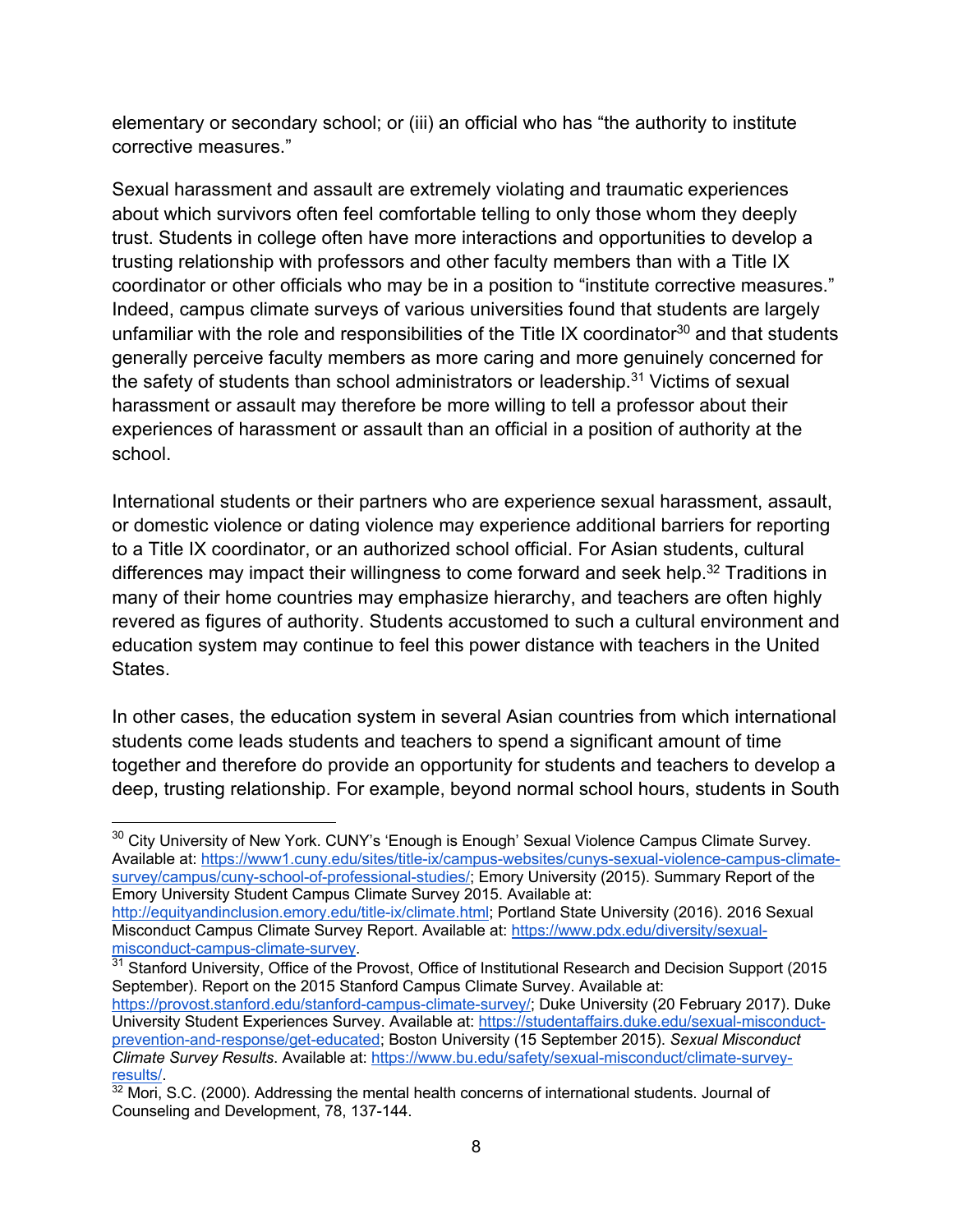Korea often return to school after a short dinner break and study until sometime between 10:00 P.M. and midnight<sup>33</sup> and students in China are required to participate in after-school activities led by teachers.<sup>34</sup> In one study, elementary school students in China described their teachers as "caring," "approachable," and "close," and considered teachers to be their friends and family.<sup>35</sup> Students in Indonesia associate teachers with more cooperative behaviors, such as helpful/friendliness and understanding, than negative behaviors, such as admonishing.36 International students who have had positive experiences with their teachers before arriving in the U.S. to attend college may hold similarly positive views of their professors. Survivors of sexual harassment or assault may therefore feel safer disclosing to a professor whom they trust.

Many schools also have an international students center with a central office or central staff who serve as point people for international students. Because the role of these centers is to support international students, victims may feel safer reporting to an employee of the center that they had been harassed or assaulted, or they may notice students who are attempting to cope with the trauma of sexual assault or harassment. However, under the current rule, even if a professor or another school employee whom the victim trusts is aware of the harassment, because they are not included in the limited subset of school officials with authority to "institute corrective measures," the school's obligation would be significantly diminished. API-GBV strongly recommends guidance incorporating *proactive engagement with schools' international student offices* to include training, outreach, and reporting responsibilities to make sure these students are not left out.

The current rule allows perpetrators to continue their harassment and violence and fail to hold schools responsible for addressing sexual harassment, even when school employees know about the harassment. For example, under the rule, Michigan State and Penn State would not have had responsibility under Title IX to stop Larry Nassar and Jerry Sandusky—just because their victims reported sexual abuse to athletic trainers and coaches rather than employees with the "authority to institute corrective measures."

API-GBV recommends that the Title IX guidance be strengthened by requiring schools to respond to sexual harassment, or sexual or domestic violence if *almost any school* 

<sup>&</sup>lt;sup>33</sup> Asia Society Center for Global Education. South Korean Education. Available at: https://asiasociety.org/education/south-korean-education

 $34$  Liu, P. (2013). Perceptions of the Teacher-Student Relationship: A Study of Upper Elementary Teachers and Their Students. International Education, Vol. 42 Issue (2). Retrieved from: http://trace.tennessee.edu/internationaleducation/vol42/iss2/3  $35$   $\overline{\phantom{a}}$  *Id.* 

<sup>&</sup>lt;sup>36</sup> Maulana, R., Opdenakker, M., Brok, P.D., & Bosker, R. (2011). Teacher-student interpersonal relationships in Indonesia: Profiles and importance to student motivation. *Asia Pacific Journal of Education*, *31*(1), 33-49. doi: 10.1080/02188791.2011.544061.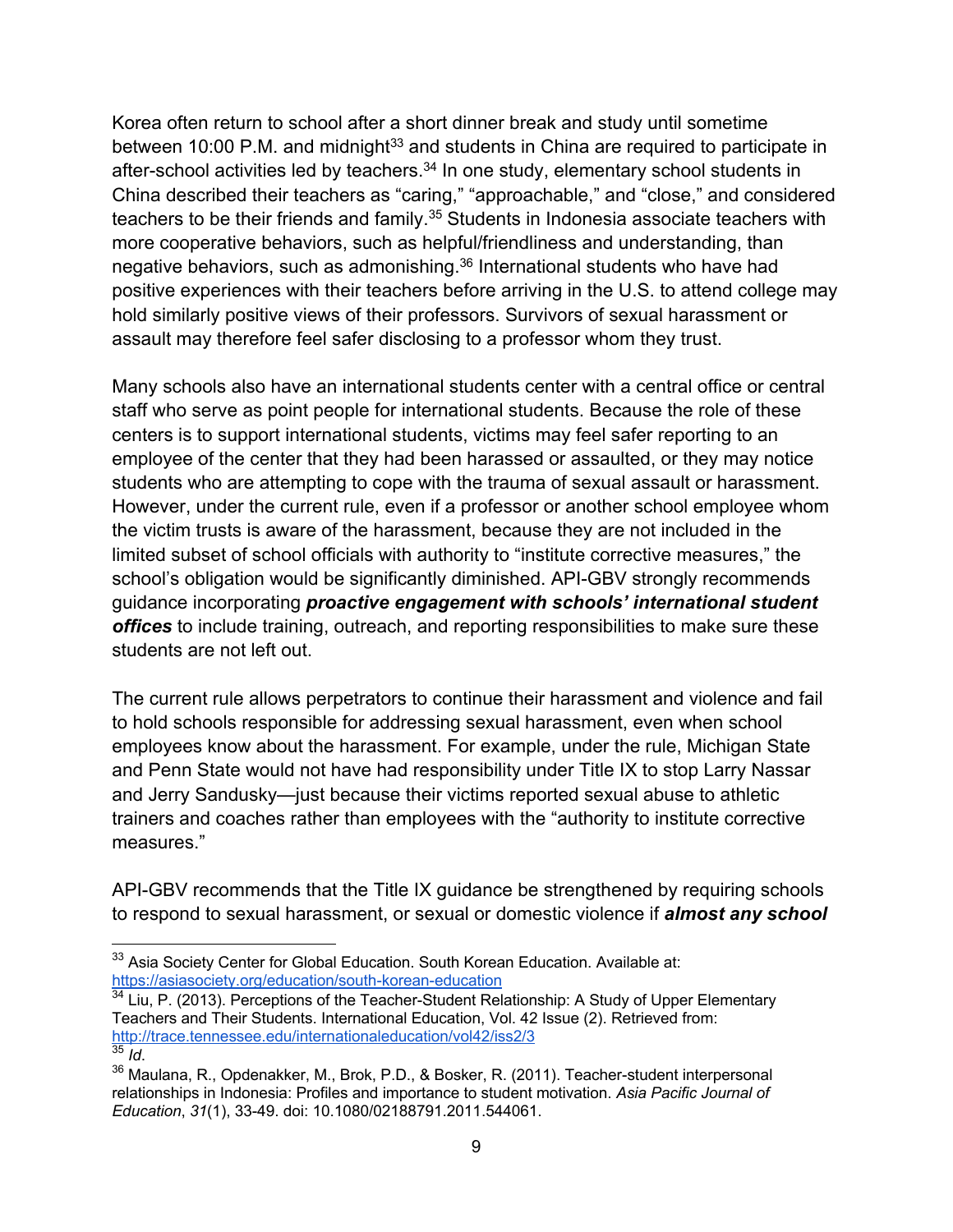## *employee either knows about it or should reasonably have known about it.* The Department of Education should *expand categories of school officials responsible* for responding to sexual harassment and violence beyond only those with actual knowledge, as the current rule unnecessarily thwarts students from receiving assistance from institutions, encourages school personnel to ignore sexual harassment and violence, exacerbates the disparities between actual and reported acts of sexual assault and harassment in schools, and reinforces harmful, victim-blaming messages to survivors. The rule should be modified to avoid sending the message to survivors that disclosing their experiences of violence and harassment are a waste of time, if not outright detrimental to their well-being and ability to succeed in school.

b. The definition of actionable sexual harassment must be expanded to encompass unwelcome sexual conduct

Sections 106.30 and 106.45(b)(3) of the rule provides that schools "must dismiss" a formal complaint if it alleges conduct that is not (i) an employee requesting sexual favors in return for good grades or other educational benefits; (ii) "unwelcome conduct on the basis of sex that is so severe, pervasive, and objectively offensive that it effectively denies a person equal access to the [school's] education program or activity"; or (iii) "sexual assault,"" dating violence," "domestic violence," or "stalking." 37

The definition of sexual harassment in rule denies the experiences of a wide majority of survivors and increases the risk of harassment at educational institutions. Experiences of sexual harassment and assault are deeply disturbing to survivors. The vast majority (79%) of rape incidents are described as upsetting or very upsetting and 47% of sexual battery incidents are described the same.<sup>38</sup> Despite the severity of the violence, the primary reason cited by students who do not report sexual harassment or assault is that they do not believe the violence was serious or important enough to report. This is true even of victims of the most serious assaults, such as forced penetration.<sup>39</sup>

By requiring schools to ignore a victim's Title IX complaint if the harassment hasn't advanced to a point that it is actively harming the student's education, the rule further cements the belief among survivors that their experiences and trauma are not serious and "bad enough" to report and seek help. In reality, many incidents of sexual harassment or assault do greatly impact victims' education. 30.7% of rape incidents

<sup>37</sup> 85 Fed. Reg 30574-30575 (May 19, 2020)

<sup>38</sup> U.S. Bureau of Justice Statistics, Office of Justice Programs, Bureau of Justice Statistics (2016, January 20). Campus Climate Survey Validation Study Final Technical Report, at 113-114. Available at: https://www.bjs.gov/content/pub/pdf/ccsvsftr.pdf.

<sup>39</sup> Cantor, D., e al., *supra* note 8 at 50; U.S. Bureau of Justice Statistics, Office of Justice Programs, Bureau of Justice Statistics, *supra,* note 38 at Appendix E-52-54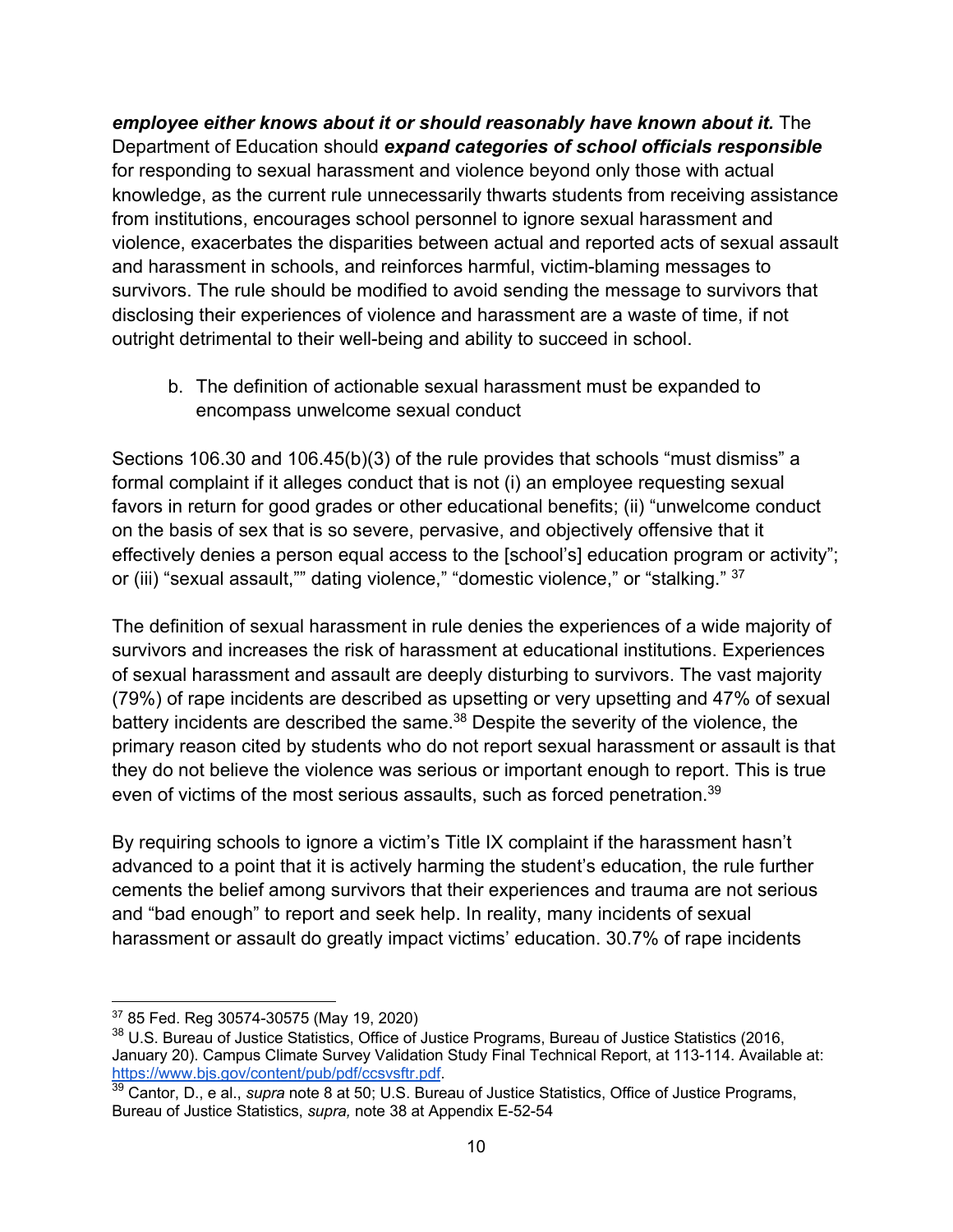affected victims' schoolwork or grades<sup>40</sup> and 34.1% of students who have experienced sexual assault drop out of college, higher than the overall dropout rate for college students.<sup>41</sup> However, even if a student victim is having a difficult time keeping up with school, they may choose not to report the harassment or assault because of uncertainty as to whether the experience would fit the limited language of sexual harassment under the proposed rule.

The heightened standard in the rule to be considered sexual harassment has a significant negative impact on impact Asian and Pacific Islander (API) victims. Asian immigrants may already be less likely than other ethnic groups to recognize abuse due to cultural norms<sup>42</sup> and be more likely to dismiss sexual harassment. In universities, Asian students are more likely than their non-Asian counterparts to consider potential acts of sexual harassment as normal flirtation or unwanted sexual attention that aren't too serious.<sup>43</sup>

In a study of mostly API university students at the University of Hawaii-Manoa, only one in three women who had experienced an interaction that met the legal definition of sexual assault in Hawaii correctly labeled it as so.<sup>44</sup> There is also great stigma attached to sexual assault in API communities and pressure to stay silent. In one study, 29% of Korean, 22% of Cambodian, 18% of Chinese, 9% of Vietnamese, and 5% of South Asian men and women said that a woman who is being abused should not tell anyone about the abuse.45 A reason often cited by API victims for their decision not to disclose domestic or sexual violence is that they worry about bringing shame onto themselves and their families.46 The restricted definition of actionable sexual harassment in the current rule only serves to exacerbate the pressure and fear of shame among API survivors. Survivors who may already have a hard time recognizing that they were or are being sexually harassed, assaulted, or abused may feel greater pressure to endure the harassment or assault and only disclose if they are sure that the incident(s) has reached a level that would be considered "severe" or "pervasive" enough, lest they bring shame onto themselves "for no reason" - by being turned away by the school.

<sup>40</sup> U.S. Department of Justice Statistics, Office of Justice Programs, Bureau of Justice Statistics, *supra*  note 38 at 113-114.

 $41$  Mengo, C., & Black, B. M. (2016). Violence Victimization on a College Campus: Impact on GPA and School Dropout. *Journal of College Student Retention: Research, Theory & Practice*, *18*(2), 234–248. https://doi.org/10.1177/1521025115584750.

<sup>42</sup> Lee, Y.-S., & Hadeed, L., *supra* note 16.

<sup>43</sup> Kennedy, M. A., & Gorzalka, B. B., *supra* note 13.

<sup>&</sup>lt;sup>44</sup> Mills, C. S., & Granoff, B. J. (1992). Date and Acquaintance Rape among a Sample of College Students. *Social Work, 37*(6), 504-509. doi:10.1093/sw/37.6.504

<sup>&</sup>lt;sup>45</sup> Yoshioka, M.R., et al, (2001). Attitudes Toward Marital Violence-An Examination of Four Asian Communties. *Violence Against Women* 7(8), 900-926. https://doi.org/10.1177%2F10778010122182820

<sup>46</sup> KAN-WIN (May 2017). Community Survey Report on Sexual Violence in Asian American/Immigrant Community. Available at: http://www.kanwin.org/downloads/sareport.pdf; Yoshihama, M., Bybee, D., Dabby, C.,& Blazevski, J. (30 July 2010). Lifecourse Experiences of Intimate Partner Violence and Help-Seeking Among Filipina, Indian, and Pakistani Women: Implications for Justice System Responses. Available at: https://www.ncjrs.gov/pdffiles1/nij/grants/236174.pdf.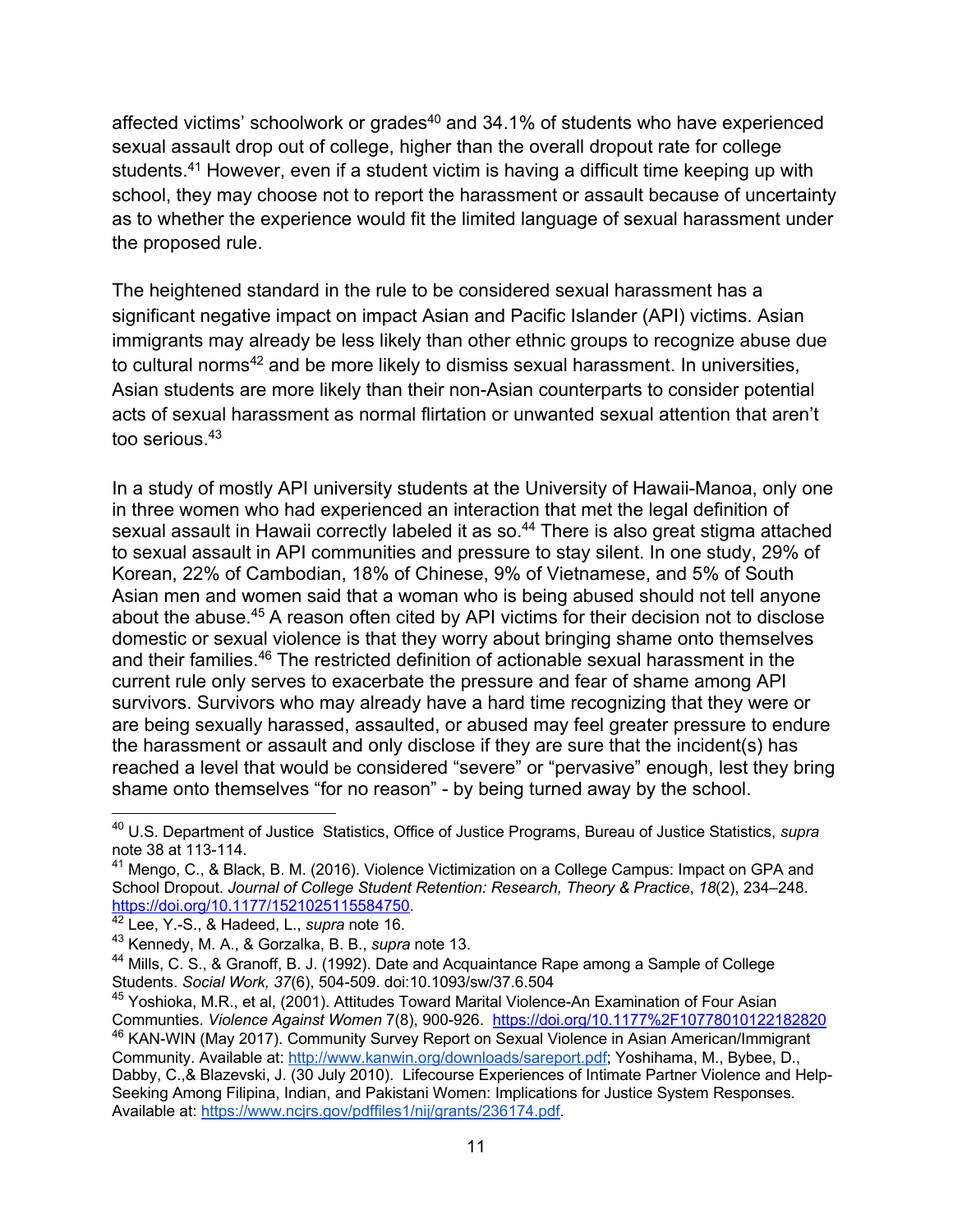If a student does ultimately determine that they were subject to sexual harassment, if the school disagrees, and the student is turned away, they are unlikely to report a second time if the harassment escalates. And even if a school would be legally required to intervene later on, it may already be too late—the student might already be ineligible for an important Advanced Placement course, disqualified from applying to a dream college, or derailed from graduating altogether, or in the case of foreign students, ineligible to retain their student visas for failing to comply with caseload requirements. API-GBV *recommends that the Department of Education adopt the definition of "sexual harassment"* that both the Supreme Court and former Title IX guidance use, and require that "*unwelcome conduct of a sexual nature*," requires a response by the school before it effectively forces a student out of class or school.

c. "Supportive measures" should be expanded to cover the needs of international and limited English proficient students, staff and faculty.

Even if a student is able to report to an official with authority to institute corrective measures, they may still be offered inadequate "supportive measures" that purportedly help the student, but do little to actually help, or may even cause harm the victim.

API-GBV *recommends that the rule be clarified* to require schools to provide supportive services and accommodations to the complainant as immediately as possible, but no later than five school days after a report is made and to *expand the definition* of what constitutes supportive services.

This provision heavily impacts international students who may already be lacking the necessary educational and supportive measures that are available to their domestic counterparts. For example, students coming from Asian and Pacific Islander nations may not have had much exposure to sex education, as parents, teachers, and policymakers in many of these nations shy away from discussing sex and/or oppose providing sex education in schools.<sup>47</sup> The students are also likely to be unfamiliar with social and sexual cues and norms on American college campuses. They may also lack the language fluency to be able to access the range of measures available to domestic students.

<sup>&</sup>lt;sup>47</sup> Seervai, S. (2015, January 30). Outsourcing Sex Education in India. Retrieved from https://blogs.wsj.com/indiarealtime/2015/01/30/indsex/; Chaudhary, F. (n.d.). Fiji Teachers, Parents Critical Of Sex Education Curriculum. Retrieved from http://www.pireport.org/articles/2016/05/03/fijiteachers-parents-critical-sex-education-curriculum; Jha, D. N. (2014, June 27). Sex education in schools should be banned, Union health minister Harsh Vardhan says - Times of India. Retrieved from https://timesofindia.indiatimes.com/india/Sex-education-in-schools-should-be-banned-Union-healthminister-Harsh-Vardhan-says/articleshow/37274947.cms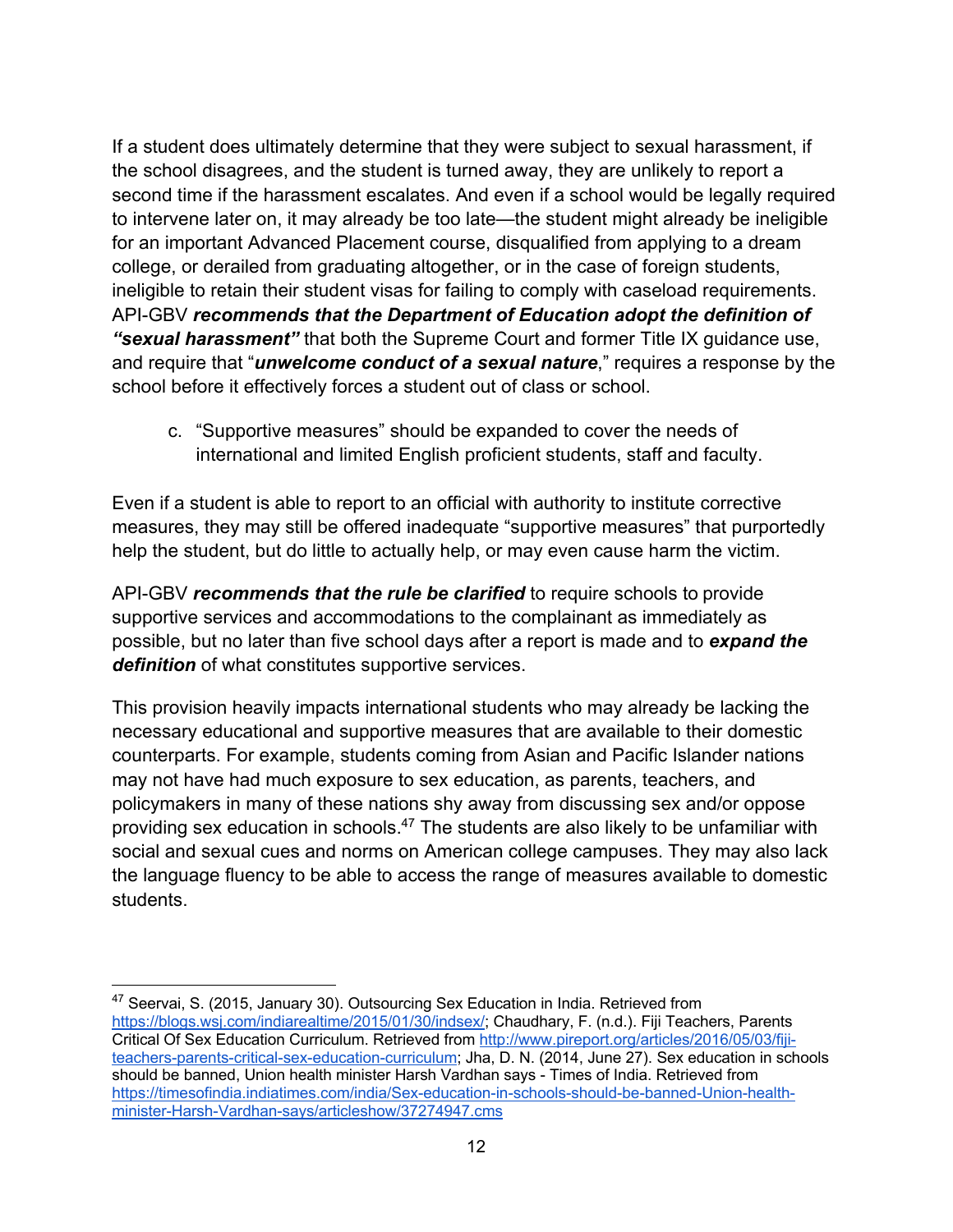This may result in international students being particularly vulnerable to sexual harassment or assault as perpetrators might exploit their lack of knowledge or they may run into confusing situations. It is therefore crucial that international students are offered comprehensive supports that equip them with education and information to recognize harassment and assault and understand their rights and the resources available to them. Many of these resources, however, are unlikely to be truly supportive if they fail to account for cultural and language barriers. Simply providing information in English will not be enough. The materials must be made available in other languages and with an understanding of how other cultures view and define sexual harassment, assault, disclosure, help-seeking, and other related factors.

International students are also likely to require different or additional supports if they are balancing coping with harassment or assault and meeting requirements to maintain their immigration visa status. In order to retain F-1 and J-1 visa statuses, students must take a full course of study each term and attend and pass all classes. However, the experience and trauma of sexual harassment and assault can greatly impact the ability of students to complete their courses, especially if the perpetrator is in the same class as the victim. Of note is also the host of barriers students may face while complying with the Student and Exchange Visitor Information Program (SEVIS) to maintain their nonimmigrant status. SEVIS is an interagency information system designed to track and monitor foreign students. SEVIS designates Principal Designation School Officials (PDSO), who are the only individuals authorized to act officially on behalf of the school in carrying out the institution's responsibilities under the immigration regulations. Students must seek the PDSO's approval to drop below a full course load; must request a timely extension of stay should they need more time to complete course requirements; must work with the PDSO should they seek to transfer schools; and must report any change of address to the PDSO within certain timeframes depending on their visa.48 Survivors may therefore fear losing their status should they come forward or be unable to overcome these logistical barriers to seeking safety.

Under the current Title IX rule, supportive measures must be "designed to restore or preserve access to" the school's program or activity "without unreasonably burdening the other party."49 As a result, schools may be barred from transferring a harasser or rapist to another class because it would "unreasonably burden" the perpetrator, effectively forcing survivors to change their classes if they wish to avoid the perpetrators.

<sup>48</sup> Lin, J., Sreeharsha, K., & McKenzie, N. (2013). When Foreign Students or Their Family Members are Sexually Assaulted: Immigration Implications of the Student and Exchange Visitor System. https://niwaplibrary.wcl.american.edu/wp-content/uploads/2015/IMM-Man-Ch13- ForeignStudentsFamMebersSexuallyAssaulted.pdf

<sup>49</sup> 85 Fed. Reg. at 30574 (May 19, 2020).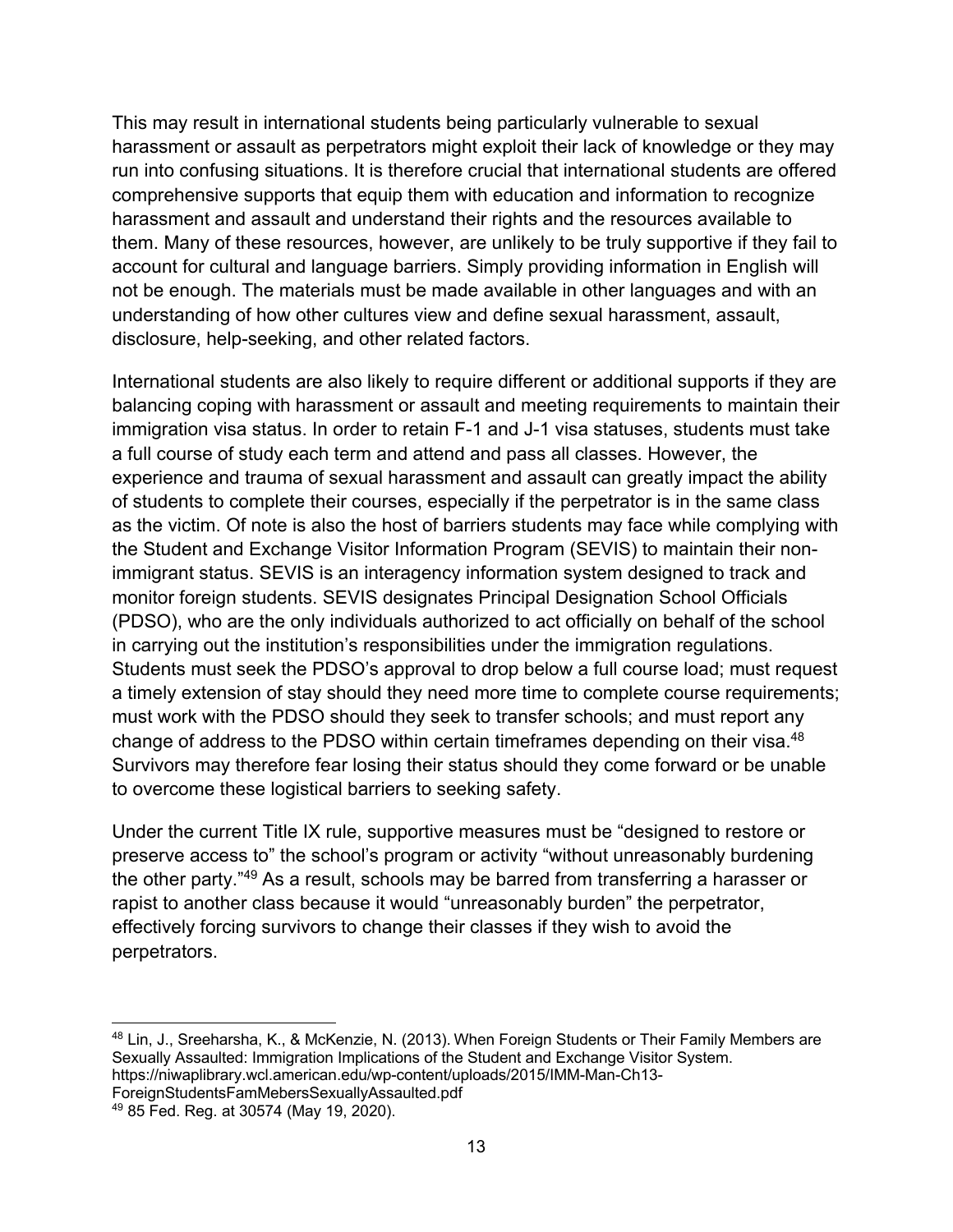For international students, this could threaten the status of their visas if they find that they are unable to keep up with the work, attend all their classes, maintain a full course load, or must change their classes in the middle of the school term. Schools must *heed the unique challenges and restrictions that international students face* when providing survivors with supports and ensure that a survivor's non-immigrant status is not jeopardized should the survivor need to change or drop a class, take a lighter course load, be unable to maintain full-time study, or require extensions of deadlines.

Furthermore, as part of providing supportive services, API-GBV recommends that *schools make clear that states and local entities can provide additional protections* beyond those in the Department's Title IX rule, including, but not limited to state educational legal protections, civil protective orders, immigration protections, and community-based victim services.

## **3. The current rule promotes unequal treatment of students who report harassment, denying victims due process and creating a system that serves to re-traumatize victims.**

Current section 106.45(b)(1)(iv)) requires that schools' Title IX procedures include "a presumption that the respondent is not responsible for the alleged conduct until a determination regarding responsibility is made at the conclusion of the grievance process."50 This undermines Title IX, which requires schools to treat the complaining and responding students "equitabl[y]." Presuming that the accused is not responsible implies a presumption that the survivor is making false allegations. Not only does this presumption perpetuate the myth that most allegations of sexual violence are false, notwithstanding data that demonstrates that the number of false allegations are extremely low and relatively similar to false allegations of other crimes.<sup>51</sup> More than 1 in 5 girls ages 14-18 are kissed or touched without their consent; and more than 1 in 5 women, nearly 1 in 18 men, and nearly 1 in 4 transgender and gender-nonconforming students are sexually assaulted in college.<sup>52</sup> In addition, males are more likely to experience sexual assault than be subject to a false accusations of sexual assault.<sup>53</sup>

Reporting sexual harassment and sexual assault is extremely difficult as it is, and a presumption against the reporting individual will only serve to further chill reporting of sexual violence. The fear of not being believed or being blamed for sexual harassment

 $50$  85 Fed. Reg. 30575 (May 19.2020).

<sup>51</sup> Lisak, D., et al, (2010) False Allegations of Sexual Assault: An Analysis of Ten Years of Reported Cases, 16, VIOLENCE AGAINST WOMEN 1318

 $52$  National Women's Law Center. DeVos' Proposed Changes to Title IX, Explained. Available at: https://nwlc.org/resources/devos-proposed-changes-to-title-ix-explained/.

 $53$  E.g., Kingkade, T., Males Are More Likely To Suffer Sexual Assault Than To Be Falsely Accused Of It, HUFFINGTON POST (Dec. 8, 2014) [last updated Oct. 16, 2015],

https://www.huffingtonpost.com/2014/12/08/false-rape-accusations\_n\_6290380.html.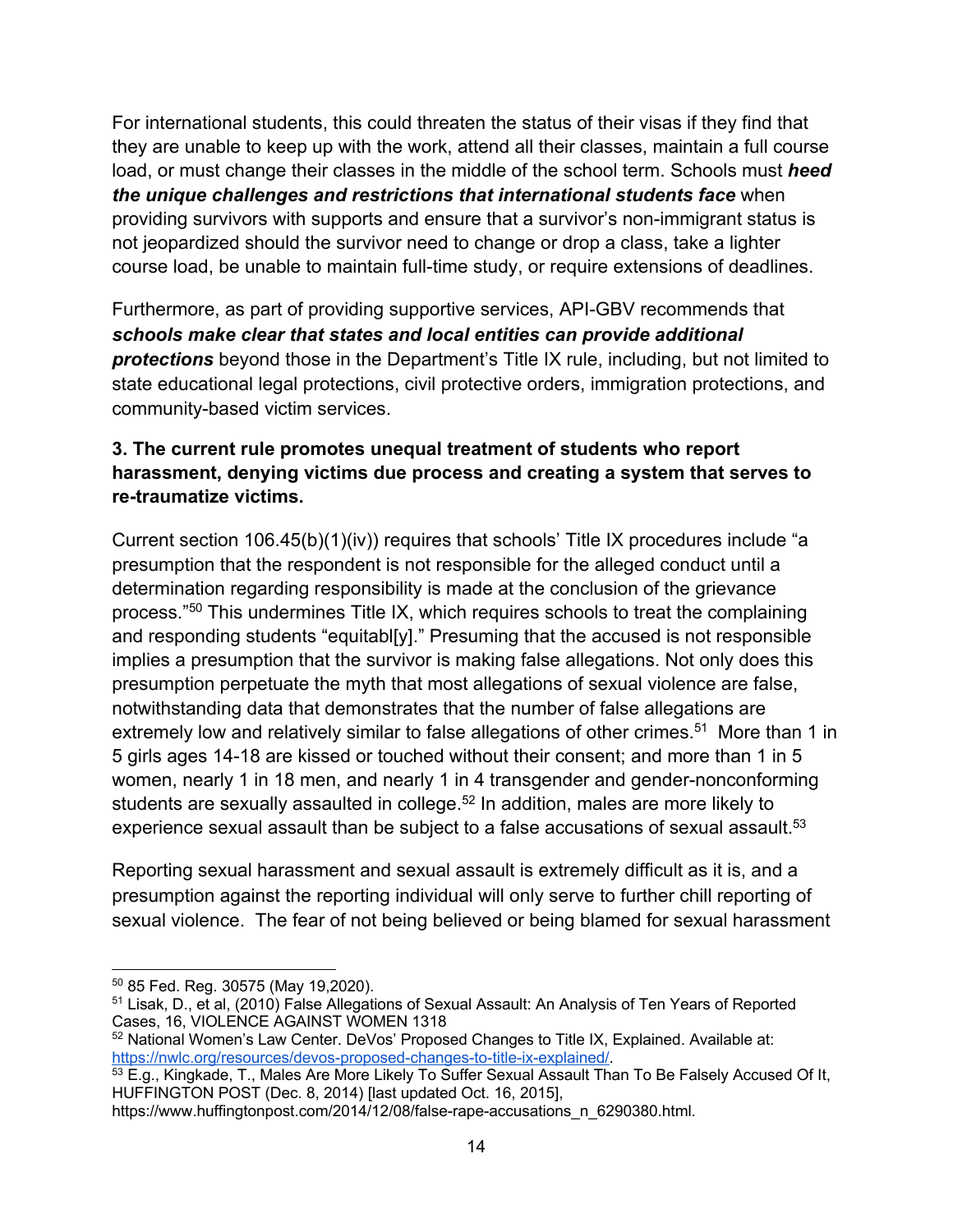or assault is the reason behind many survivors' decision not to report abuse.<sup>54</sup> This is an especially powerful deterrent in API communities where victim-blaming leads to a culture that silences survivors, who fear that they will be considered to be at fault for being harassed or assaulted - that they did something to precipitate it and that they should have prevented it. This fear can lead to self-doubt as to whether something was "really" harassment or abuse, and concern that others will have similar doubts. Asian students are more likely than their Caucasian counterparts to believe that it is a woman's responsibility to prevent rape, to hold negative attitudes toward rape victims, and to endorse rape myth beliefs.<sup>55</sup> Requiring that underlying a school's Title IX procedures is a presumption that harassment did not occur simply perpetuates these views and may worsen the already existing issue of underreporting of domestic and sexual violence by API victims.<sup>56</sup> API-GBV urges that *section 106.45(b)(1)(iv)) be removed* in order to do away with the implication that the complainant is making false allegations.

Furthermore, in line with purpose and intent of Title IX, API-GBV recommends that the Department *develop robust protections against retaliation* for those who seek redress for sexual harassment or violence. Although Title IX prohibits retaliation against sex discrimination complainants,<sup>57</sup> student survivors, especially survivors of color, students with disabilities, and LGTBQ survivors, continue to face punishment when they turn to their schools for help. Some are disciplined for rule-breaking, such as honorcode violations that are disclosed when they report.58 There have also been other egregious examples, such as students having been punished for sexual contact on school grounds when they were the victims of sexual assaults,<sup>59</sup> or survivors who have faced retaliation from their assailants, who file baseless cross-complaints in an effort to dissuade and punish them.<sup>60</sup>

<sup>54</sup> U.S. Bureau of Justice Statistics, Office of Justice Programs, Bureau of Justice Statistics, *supra* note 38.

<sup>55</sup> Lee, J., et al, *supra,* note 11; Kennedy, M. A., & Gorzalka, B. B., *supra* note 13; Mori, L., Bernat, J. A., Glenn, P. A., Selle, L. L., & Zarate, M. G. (1995). Attitudes toward rape: Gender and ethnic differences across Asian and Caucasian college students. *Sex Roles,32*(7-8), 457-467. doi:10.1007/bf01544182; <sup>56</sup> Chang, D. F., Shen, B., & Takeuchi, D. T. (2009). Prevalence and demographic correlates of intimate partner violence in Asian Americans. *International Journal of Law and Psychiatry,32*(3), 167-175. doi:10.1016/j.ijlp.2009.02.004

<sup>57</sup> *Jackson v. Birmingham Bd. of Educ*., 544 U.S. 167, 171 (2005).

<sup>58</sup> *See, e.g.*, Christina Cauterucci, *BYU's Honor Code Sometimes Punishes Survivors Who Report Their Rapes*, Slate (Apr. 15, 2016), https://slate.com/human-interest/2016/04/byu-s-honor-code-sometimespunishes-survivors-who-report-their-rapes.html.

<sup>59</sup> *See, e.g., S.M. v. Sealy Ind. Sch. Dist.,* No. CV H-20-705, 2021 WL 1599388, at \*2-\*3 (S.D. Tex. Apr. 23, 2021); Nora Caplan-Bricker, "*My School Punished* Me," Slate (Sept. 19, 2016),

https://slate.com/human-interest/2016/09/title-ix-sexual-assault-allegations-in-k-12-schools.html. <sup>60</sup> Know Your IX, *The Cost of Reporting: Perpetrator Retaliation, Institutional Betrayal, and Student Survivor Pushout* 17-22 (Mar. 2021), https://www.knowyourix.org/wp-content/uploads/2021/03/Know-

Your-IX-2021-Report-Final-Copy.pdf [hereinafter "*Cost of Reporting*"].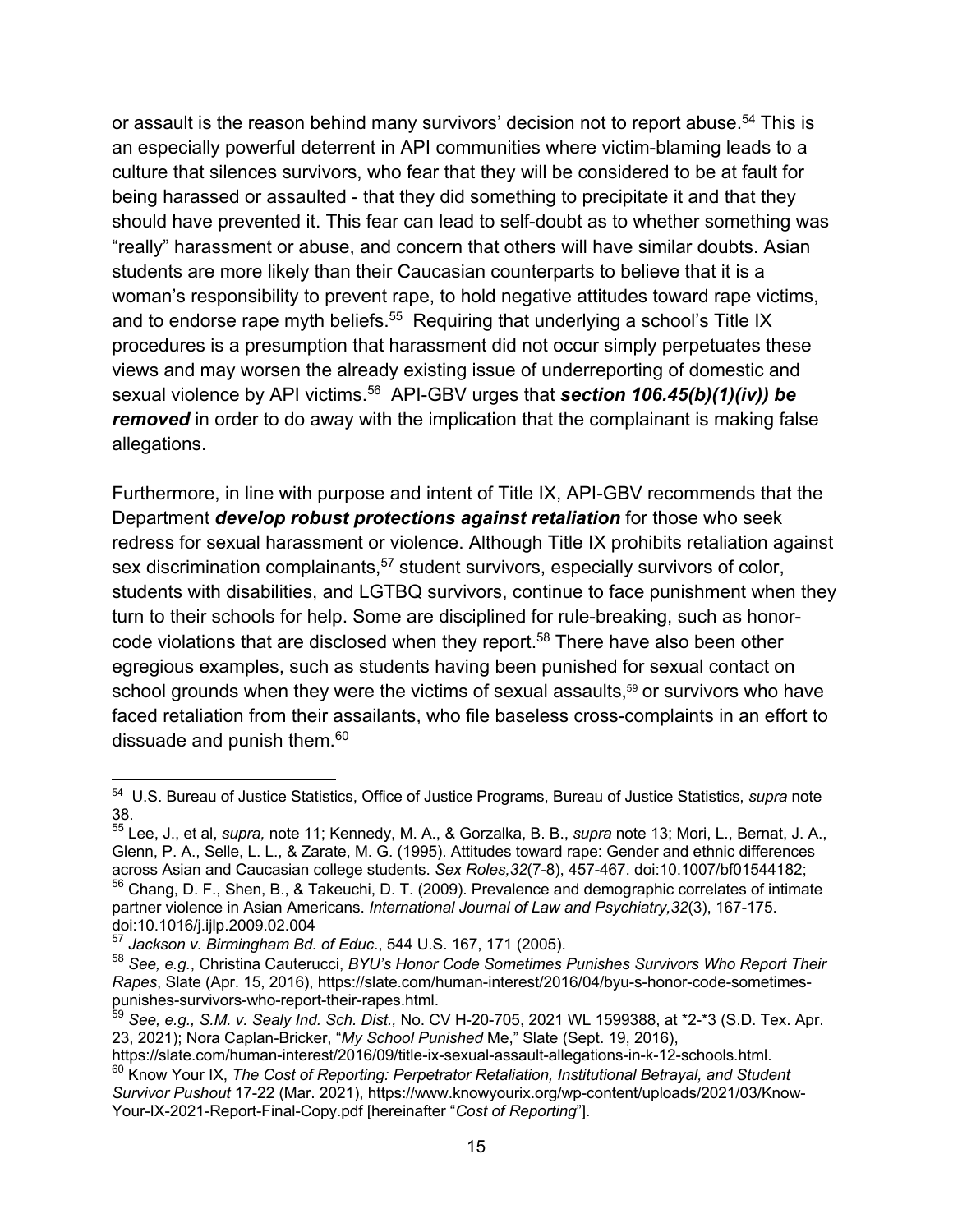The Department should promulgate regulations which *explicitly prohibit common forms of retaliation* by: (1) defining prohibited retaliation; (2) prohibiting disciplining complainants for collateral conduct violations that must be disclosed in order to report sexual harassment, dating violence, domestic violence, or stalking or that is disclosed in the investigation (e.g., alcohol or drug use, consensual sexual contact, reasonable selfdefense, or presence in restricted parts of campus) or that occurs as a result of the reported harassment (e.g., nonattendance); (3) prohibiting disciplining complainants for false reports in instances where the school's concludes that there wasn't sufficient evidence to support a finding of harassment; (4) prohibiting disciplining complainants for prohibited sexual conduct in school in instances when the school concludes that the reported sexual harassment was instead "welcomed" sexual contact; (5) prohibiting disciplining a complainant for discussing the sex-based harassment report; and (6) prohibiting disciplining a victim for allegations that the school knew or should have known were brought by a third party for the purpose of using the disciplinary process to retaliate against a victim of sex-based harassment.

In addition, the regulations should specify that schools should dismiss, without having to conduct a full-fledged investigation, complaints of sexual harassment, dating violence, domestic violence, and stalking that are *obviously retaliatory* (e.g., where a student is reported for sexually assaulting a classmate, insists the contact was consensual, and then, after being found responsible, files a counter-complaint that their victim in fact sexually assaulted them).

Finally, the Department should reaffirm the notion that school discipline for sexual harassment must be fair to all involved parties by reiterating that schools' disciplinary procedures should be fair and allow both parties the same procedural rights.<sup>61</sup> To promote consistency, the Department should require that schools use the preponderance of evidence standard in determining responsibility for sexual harassment and other forms of sex-based harassment because that standard is used in civil rights lawsuits and by OCR in its own enforcement actions.

## **Conclusion**

In summary, API-GBV requests that the Biden-Harris Administration restore and strengthen Title IX protections, including:

• **Restore longstanding protections for student survivors**. The Biden administration must reinstate the well-established principle that school officials should respond to all sexual harassment that interferes with a person's ability to participate in or benefit from their education, respond to sexual harassment in a timely manner, and address all sexual harassment that may create a hostile

<sup>61</sup> *See, e.g.*, 2014 Q&A at 26; 2011 DCL at 12; Revised Sexual Harassment Guidance at 22.